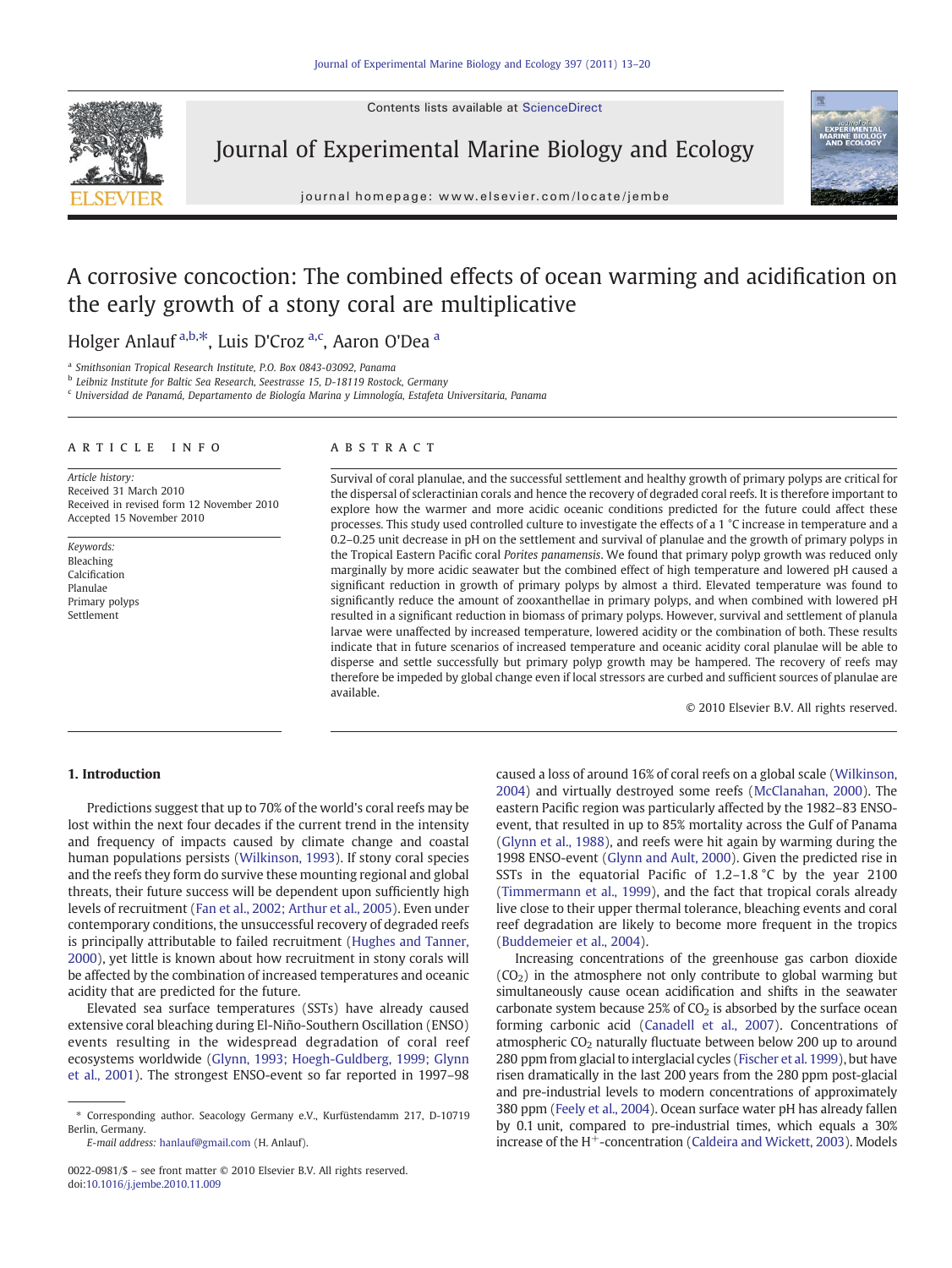forecast that with increasing atmospheric  $CO<sub>2</sub>$ , seawater pH may decrease by 0.3–0.4 units by 2100 [\(Haugan and Drange, 1996; Brewer,](#page-6-0) [1997; Caldeira and Wickett, 2005](#page-6-0)). Under such a scenario, experimental data suggest an alarming 11–40% decline in the calcification of reef building organisms ([Gattuso et al., 1998, Langdon et al., 2000; Marubini](#page-6-0) [et al., 2001; Leclercq et al., 2002; Reynaud et al., 2003\)](#page-6-0).

Although both warming and acidification represent serious threats to reefs, it is their combined effect that is of greatest concern [\(Buddemeier et al. 2004\)](#page-6-0). In adult corals, elevated temperatures can actually increase calcification rates [\(Clausen and Roth, 1975](#page-6-0)), probably due to the higher metabolic rates, but when combined with more acidic conditions, calcification decreases significantly [\(Reynaud et al., 2003\)](#page-7-0). There is evidence that corals are already responding to the changing conditions: In vivo cores from adult Porites colonies reveal that calcification has reduced since 1990 by 14.2% [\(De'ath et al., 2009](#page-6-0)).

Although several advances have been made in understanding the individual effects of increased seawater temperature or ocean acidification on coral physiology (e.g. [Dove and Hoegh-Guldberg,](#page-6-0) [2006; Schneider and Erez, 2006\)](#page-6-0), the potential cumulative effects of both remain unexplored, especially on the early life-stages of coral reef builders.

Coral planulae, like adult corals, are presumed to thrive close to their upper temperature limit ([Glynn, 1993; Edmunds et al., 2001](#page-6-0)), and are therefore potentially vulnerable to high SST anomalies, such as those associated with ENSO-events ([Hoegh-Guldberg, 1999](#page-6-0)). Settlement and recruitment of coral planulae are known to be affected by several other abiotic factors, including the amount of visible spectra solar irradiance ([Maida et al., 1994; Babcock and Mundy,](#page-6-0) [1996\)](#page-6-0), UV radiation ([Kuffner, 2001, Gleason et al., 2005](#page-6-0)), elevated temperatures ([Coles, 1985; Edmunds et al., 2001; Putnam et al., 2008](#page-6-0)) and temperature in combination with increased levels of ammonia [\(Bassim and Sammarco, 2003\)](#page-6-0), and high rates of sedimentation [\(Babcock and Davies, 1991\)](#page-5-0).

Declining growth of early life stages in Caribbean corals has already been shown to correspond with increasing temperatures and reduced aragonite saturation states [\(Edmunds, 2007](#page-6-0)) and experimental data suggests that skeletal extension of primary polyps (the first polyp developing from metamorphosed coral larvae) may decrease by up to 78% under  $CO<sub>2</sub>$  concentrations that have been projected for 2100 [\(Albright et al., 2008](#page-5-0)).

The aim of the present study is to investigate the effects of elevated temperature and seawater acidity at levels predicted for the second half of the 21st century [\(Caldeira and Wickett, 2005\)](#page-6-0) on the settlement of planulae and primary polyp growth of the eastern Pacific endemic brooding stony coral Porites panamensis.

# 2. Methods

#### 2.1. Sampling of corals

Porites panamensis (Verrill, 1866) is a common coral of patch reefs occurring along the Pacific coasts of Panama, Mexico south of 9°N and the Gulf of California [\(Glynn and Ault, 2000](#page-6-0)), where it often builds mono-specific coral communities ([Halfar et al., 2005](#page-6-0)). P. panamensis is a gonochoric brooder. In Eastern Pacific populations of P. panamensis adult colonies showed a sex-ratio of approximately 1:1, whereas mother colonies release planulae in close lunar periodicity over a period of around 11 months [\(Glynn et al., 1994\)](#page-6-0).

In September 2004, 40 colonies of P. panamensis between 5 and 15 cm in diameter were collected using hammer and chisel at Taboga Island, located 16 km south of Panama City, from 3 to 6 m below mean water level during low to incoming tide. The area of collection was restricted to  $50 \times 50$  m. Colonies were transported to the Naos Marine Laboratory of the Smithsonian Tropical Research Institute within 2 h of collection in insulated coolers half-filled with seawater and

continuous aeration. Upon arrival, colonies were cleaned of burrowing and encrusting organisms and shaded from direct sunlight in two seawater flow-through 200 L aquaria. Seawater was pumped from the Naos Island pier, Bay of Panama, passed through a sand-filter and refiltered in Stainrite polyester felt filter bags (pore size ~10 μm) before being supplied to the experimental setups and holding aquaria.

### 2.2. Collection of planulae

Previous work revealed that most planulae of P. panamensis were released between 06:00 and 08:00 h. Planulae were therefore collected each day at 09:00 h from the overflowing seawater of the holding aquaria using windowed 500 ml plastic collection-beakers (window 7 cm $\times$  7 cm, made of 50 µm plankton mesh). Planulae were collected with a plastic pipette, counted, pooled and haphazardly assigned to the replicates of the experimental treatments. The daily rate of planulae release was insufficient to allow experimental replicates to commence concurrently. A posteriori analysis, using start time as a covariate, showed that staggering the replicates in this way had no significant effect on any of the experimental variables.

# 2.3. General experimental setup

The experimental design [\(Fig. 1](#page-2-0)) consisted of four treatments: (a) ambient temperature + ambient pH (Control), (b) ambient temperature + low pH (low pH) (c) high temperature + ambient pH (high T), and (d) high temperature  $+$  low pH (high T  $+$  low pH). Five beakers per treatment contained a settlement chamber and another five beakers held Petri-dishes with primary polyps, hereafter referred to as two experiments: (a) Planula settlement experiment, and (b) primary polyps experiment.

In a flow-through seawater system, filtered seawater was supplied to four reservoir-aquaria of 160 L, where seawater was heated with thermostats (VISI Therm, model VTH 300, 300 W) to 1–1.2 °C above ambient and/or pH was lowered by  $0.2-0.24$  units by bubbling  $CO<sub>2</sub>$ gas. Such a moderate increase in temperature and decrease in pH corresponds to values predicted by atmosphere–ocean scenarios for the low latitudes in the late 21st Century ([Caldeira and Wickett, 2005;](#page-6-0) [Orr et al., 2005; Timmermann et al., 1999](#page-6-0)).

PVC-pipes and polyethylene tubing supplied ten 0.5 L replicatebeakers per treatment (see [Fig. 1](#page-2-0)). Sufficient mixing was provided by water-inflow,  $CO<sub>2</sub>$  and air bubbling into the reservoirs. Average water-exchange rate in replicate-beakers was 119 ml min−<sup>1</sup>  $(n= 60)$ . Water flow and CO<sub>2</sub> bubbling was manually controlled on a regular basis, both day and night, and these conditions were maintained throughout the experiment. The setup was shaded from direct sun by the translucent roof of the aquarium pavilion. Furthermore, the translucent plastic replicate beakers allowed light to diffuse. The irradiance levels during the experiments were not monitored, however, daily average light intensities were measured earlier from September to November 2001, being at  $134.94 \pm 78.95$  (S.D.) micro Einstein square meter<sup>-1</sup> s<sup>-1</sup>. The position of the replicates was rearranged randomly each week to reduce the effects of spatial heterogeneity of light.

#### 2.4. Planula settlement experiment

Blocks of smooth surfaced limestone (4 cm  $\times$  1 cm  $\times$  1 cm) cut from a coral reef core sample were used as substratum for coral planulae to settle. The substratum was pre-conditioned in flow-through aquaria with ambient seawater for one week. Limestone substrata were visually inspected to confirm the presence crustose coralline alga (CCA) — a possible planula settlement trigger, before one block of limestone was placed in each settlement chamber. The settlement chamber was constructed from a translucent plastic tube (5 cm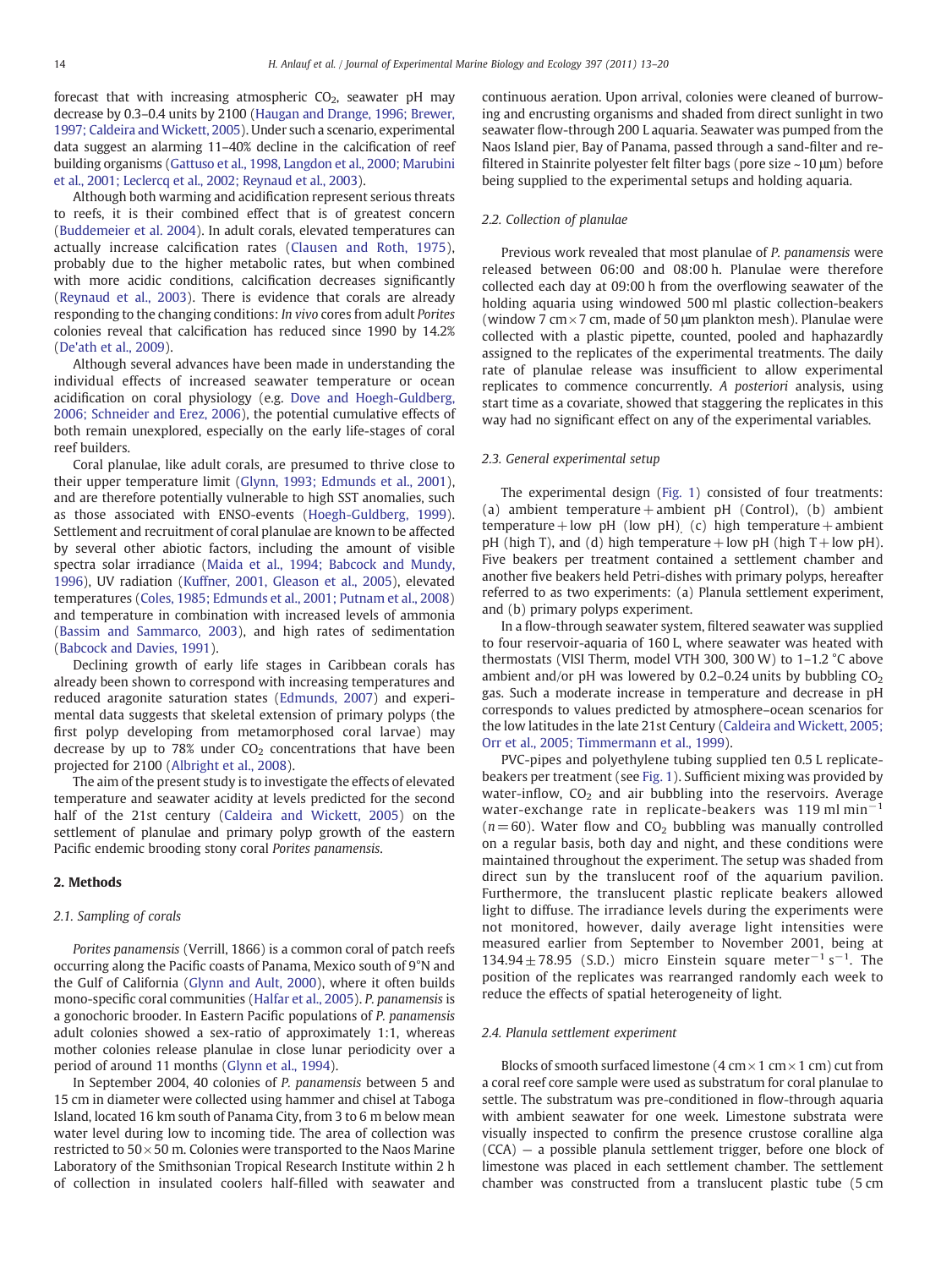<span id="page-2-0"></span>

Fig. 1. Experimental setup. RA: reservoir aquarium of Control, low pH, high T+low pH. SF: Strainrite Polyester filter bags, C: bubbling siphon for CO<sub>2</sub> or A: Air, T: thermostats, PT: PVC tubing (2.5 m with 2 cm diameter) from RA to level of WB: wet-bench on which replicate beakers for settlement and primary polyp experiments were aligned. PET: black foil wrapped polyethylene tubing (limits algae growth, 2.5 m with 2 mm inner diameter). Numbers 1 to 5 indicate replicates of the control in settlement experiment and numbers 21 to 25 indicate replicates in primary polyp experiment. Replicate beakers of all experimental treatments were similarly arranged. Waterflow into RA (160 L) was adjusted to supply 10 beakers per treatment at all times. a) Settlement chamber with block of limestone in replicate beaker and b) Petri-dish with primary polyps in replicate beaker. Arrows indicate water flow.

diameter, 7 cm long) with both ends covered by a 50 μm plankton-net mesh.

Thirty motile planulae, from the daily collection, were transferred to plastic tubes and randomly assigned to a treatment. Subsets were allowed 30 min to adjust to the treatments' temperature before application. All planulae subsets were carefully injected with a plastic pipette through a porthole in the chamber within 5 to 10 min. The porthole was then immediately sealed with plastic tape. Planulae were allowed 10 days to settle.

After the incubation period, planulae were sorted according to the following categories: (i) settled planulae (settled planulae that had developed living primary polyps) on available substrata, (ii) swimming planulae, (iii) settled and metamorphosed planulae, secreting a small corallite structure, but not alive (hereafter referred to as post settlement mortality; or p.s.m.) and, (iv) dead (i.e., planulae not found plus observed dead planulae).

#### 2.5. Primary polyps experiment

Under laboratory conditions, 40 newly-released planulae were randomly transferred to Petri-dishes pre-conditioned in an aquarium with continuously flowing filtered seawater for one week. Planulae were given 4 days to settle after which remaining swimming planulae were removed. Planulae settled individually and in aggregations of numerous fused primary polyps (hereafter referred to as 'spat'). Each Petri-Dish containing between 6 and 32 developed primary polyps was placed at the bottom of a 500 ml replicate-beaker under continuous flow of experimental treatment water and incubated for 42 days. Every 14 days, Petri-dishes were inspected for dead or bleached polyps under a dissection microscope. After 42 days, the survival of primary polyps was counted and a digital photograph of each polyp captured.

The different numbers of primary polyps and spats developing on Petri Dishes meant that the number of samples varied amongst replicates. However, half of the primary polyps per Petri-Dish were allocated to quantify (i) biomass (the burned fractions of lipids and non-lipids and ash-free dry weight), dry weight, skeletal mass (skeleton + ash weight) and (ii) the number of zooxanthellae per polyp. Prior to these determinations, primary polyps were rinsed with a few drops of fresh water to remove the salt-water. The primary polyps were then picked from the Petri-Dish and positioned on preheated 0.5 cm high-quality aluminum troughs. Drying was conducted at 110 °C for 12 h when constant weight was achieved and muffled at 500 °C for 2 h to determine the skeletal mass, following methodology of [Holme and McIntyre \(1984\).](#page-6-0) After drying and muffling, each primary polyp was weighed to an accuracy  $\pm$  1  $\mu$ g and biomass determined. Ideally the skeletal mass was the desired variable to measure calcium carbonate accumulation, but due to a malfunction in a muffling furnace a number of samples were lost and dry weight received higher consideration.

For the zooxanthella counts, primary polyps and spats were picked from the Petri-Dish and homogenized with a glass tissue grinder in 1 ml deionized water. This homogenate was transferred into an Eppendorf-tube (1.5 ml) and centrifuged at 2500 rpm for 10 min. The zooxanthella pellet was re-suspended in 50 μl deionized water and three aliquots per sample were counted in a Neubauer Chamber (haemocytometer). Zooxanthellae on the entire chamber surface  $(9 \text{ mm}^2)$  were counted.

### 2.6. Monitoring

Water temperature, salinity (YSI Model 85) and pH (Thermo Orion 410A pH) were measured in five randomly chosen replicate-beakers per treatment (from both the settlement and primary polyp experiment) three times per day (09:00, 13:00, and 17:00) to ensure stable treatment conditions. The pH meter was 2-point calibrated with standard NBS-buffer in advance of each monitoring session.

Water samples were taken every third day from each reservoir to determine phosphate, silicate, and total alkalinity. Phosphate and silicate concentrations were quantified by photometric standard methodology and total alkalinity was analyzed by titration [\(Grasshoff](#page-6-0) [and Kremling, 1998](#page-6-0)). The parameters of the carbonate system were calculated with the program CO2SYS ([Lewis and Wallace, 1998](#page-6-0)), using the Peng choice ([Mehrbach et al., 1973; Peng et al., 1987; Dickson,](#page-6-0) [1990; Lewis and Wallace, 1998](#page-6-0)).

#### 2.7. Statistical analyses

Results of planula settlement were presented in percent and arcsine-transformed prior to analysis ([Sokal and Rohlf, 1995](#page-7-0)). Unbalanced one-way and 2-way multivariate ANCOVA designs, with the covariate start time, were applied to test for the effect of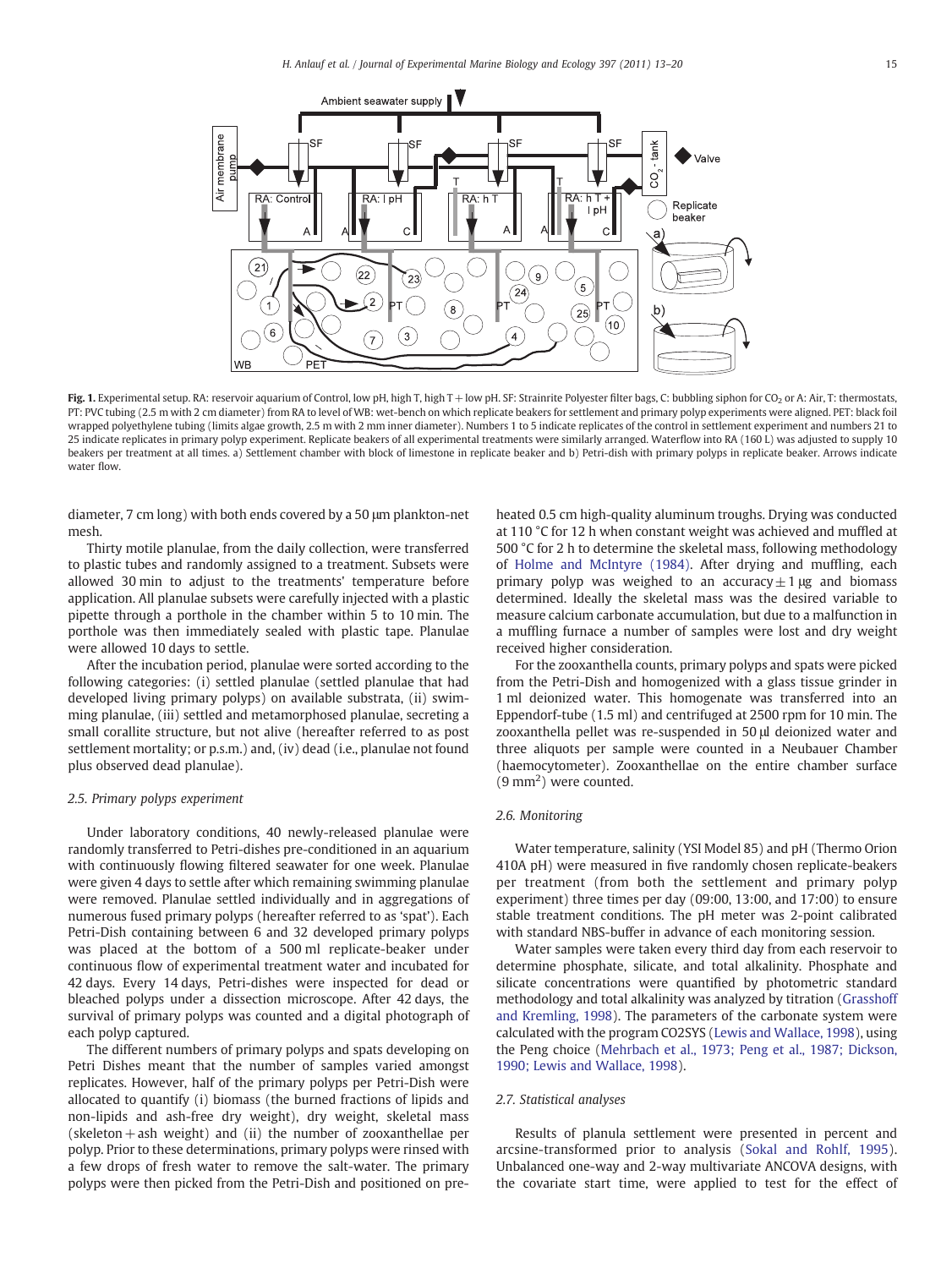temperature, pH, and their interaction on settlement and post settlement mortality of planulae. Data not meeting MANCOVA model specifications were tested with Kruskal-Wallis ANOVA for effects of treatments.

Data sets from the primary polyp experiment were normalized per polyp and transformed using log or square root functions to achieve normal probability. Responses of primary polyps to the main effects of temperature, pH, and their interaction were tested on the assessed variables using unbalanced 2-way ANCOVA, and if not significant, one-way ANCOVA general linear models, with the covariate start time. The Tukey–Honest Significance Difference test (HSD) was conducted post-hoc to significant one-way ANCOVAs in order to resolve differences between treatments. The suitability of the ANCOVA model specification was verified by testing homogeneity of slopes, normal probability graphically and with Shapiro–Wilk W test in the data and the residuals. Because of different sample sizes across replicates, homogeneity of variance was confirmed after [Brown and](#page-6-0) [Forsythe \(1974\)](#page-6-0) for all data. Descriptive statistics in the text are reported as means and standard error  $(\pm S$ E). The significance level was  $p<0.05$ .

# 3. Results

# 3.1. Experimental condition

Average treatment conditions and calculated carbonate system parameters are presented in Table 1. Seawater temperature in the control and in the elevated temperature treatments were influenced by natural and diurnal fluctuations in the water pumped from the Bay of Panama, namely rainfall, runoff, and cloud cover. The 1 °C difference between control and high T-treatments remained stable throughout the experiment except in 15 October 2004 when ambient seawater temperature rose 1–2°C above normal to 30.6 °C for approximately 12 h. During this ambient seawater temperature peak, the high T-treatments showed only a difference of 0.4 °C in comparison to the control.

#### 3.2. Settlement of planulae

Settlement and survival of planulae were unaffected by elevated temperatures nor the reduced pH conditions (two-way ANCOVA;  $p$  > 0.05, Table 2). More details of the settlement results are presented in [Fig. 2.](#page-4-0)

#### 3.3. Development of primary polyps

A total of 340 primary polyps of Porites panamensis were successfully reared on Petri-Dishes from planulae for all treatments. Polyp survival was high, reaching 100% in the control and low pHtreatment. In the high temperature+low pH and high temperaturetreatment survival of primary polyps was  $96\% (\pm 3)$  and  $90\% (\pm 2)$ , respectively. Polyp budding was observed in four colonies in the

#### Table 2

Two- and one-way multivariate Analysis of Covariance (MANCOVA) of settlement data, using "start" as a covariate.  $ns = non$  significant.

| MANCOVA (settled planulae, post settlement mortality) |      |        |         |                 |  |  |
|-------------------------------------------------------|------|--------|---------|-----------------|--|--|
|                                                       | df   | Wilk's | F-value | p-value         |  |  |
| Source $-2$ -way                                      |      |        |         |                 |  |  |
| Start                                                 | 2,13 | 0.925  | 0.530   | $0.601$ ns      |  |  |
| $1$ pH                                                | 2,13 | 0.897  | 0.746   | $0.494$ ns      |  |  |
| h °T                                                  | 2.13 | 0.980  | 0.134   | $0.875$ ns      |  |  |
| $l$ pH*h $\degree T$                                  | 2.13 | 0.885  | 0.846   | $0.452$ ns      |  |  |
|                                                       |      |        |         |                 |  |  |
| Source - One-way                                      |      |        |         |                 |  |  |
| Start                                                 | 2.13 | 0.908  | 0.698   | $0.516$ ns      |  |  |
| Treatment                                             | 2.13 | 0.729  | 0.743   | $0.620$ ns      |  |  |
|                                                       |      |        |         |                 |  |  |
| Kruskal-Wallis ANOVA (treatment)                      |      |        |         |                 |  |  |
|                                                       | df   |        | H       | <i>p</i> -value |  |  |
| Dead planulae                                         | 3    |        | 2.50    | $0.475$ ns      |  |  |
| Swimming planulae                                     | 3    |        | 0.44    | $0.931$ ns      |  |  |

control treatment and in one colony in the high temperaturetreatment.

Elevated temperature significantly reduced the number of zooxanthellae in primary polyps (two-way-ANCOVA;  $p<0.05$ ; [Table 3](#page-4-0)). Primary polyps showed only half of the zooxanthellae numbers in the elevated temperature compared to the ambient control ([Fig. 3](#page-4-0)A).

Biomass was significantly affected by the treatments (one-way ANCOVA of biomass polyp<sup>-1</sup>;  $p$ <0.05). Compared to the control, biomass was significantly reduced in the high temperature  $+$  low pH treatment (Tukey HSD;  $p<0.01$ ; [Fig. 3B](#page-4-0), [Table 3](#page-4-0)).

Calcification in primary polyps was significantly reduced by low pH and the combination of high temperature and low pH (two-way ANCOVA of dry weight polyp<sup>-1</sup>;  $p$ <0.01 and  $p$ <0.01, respectively; [Table 3\)](#page-4-0). This response is corroborated by skeletal mass data [\(Fig. 3](#page-4-0)C, [Table 3](#page-4-0)). Skeletal mass and dry-weights dropped by 28% in the high  $temperature + low$  pH treatment and by roughly 3% in the low pH treatment. In contrast, polyps exposed to just the high temperatures gained a 9% increase in average skeletal mass and a 20% increase in mean dry weight relative to those in the control group ([Fig. 3](#page-4-0)C).

# 4. Discussion

#### 4.1. Settlement success

Neither planulae mortality nor settlement success were affected by the increased temperatures or decreased acidities of the experimental conditions despite evidence that higher temperatures can shorten the time of planula metamorphosis ([Coles 1985; Edmunds](#page-6-0) [2004](#page-6-0)) and increase planula mortality ([Edmunds et al., 2001](#page-6-0)). Likewise, [Albright et al. \(2008\) and Jokiel et al. \(2008\)](#page-5-0) observed no significant effect on planula settlement success in reduced aragonite saturation conditions. Given the limited experimental data of the

#### Table 1

Experimental conditions during the Porites panamensis planula settlement and primary polyp growth experiments. \*\*\* = p<0.001, significant multiple Kruskal-Wallis-ANOVA comparison of treatments against control,  $ns = non-significant$ .

|                                       | Planula settlement experiment (10 days, Oct.–Nov.'04, $n = 23$ ) |               |               | Primary polyp experiment (42 days, Sept.–Nov.'04, $n = 119$ ) |               |               |               |               |
|---------------------------------------|------------------------------------------------------------------|---------------|---------------|---------------------------------------------------------------|---------------|---------------|---------------|---------------|
|                                       | Control                                                          | . pH          | hT            | $l$ $pH + hT$                                                 | Control       | DH            | hT            | $1pH + hT$    |
| $T[^{\circ}C]$                        | 28.4                                                             | 28.4 ns       | $29.6***$     | $29.5***$                                                     | 28.9          | $28.9$ ns     | $29.9***$     | $29.9***$     |
| Range $T$ [ $^{\circ}$ C]             | $27.3 - 29.2$                                                    | $27.3 - 29.2$ | $28.5 - 30.2$ | $28.2 - 30.2$                                                 | $27.3 - 30.6$ | $27.3 - 30.6$ | $28.5 - 31.1$ | $28.5 - 31.1$ |
| $pH_{NBS}$                            | 8.08                                                             | $7.85***$     | $8.07$ ns     | $7.83***$                                                     | 8.03          | $7.83***$     | $8.04$ ns     | $7.81***$     |
| Range $pH_{NBS}$                      | $8.03 - 8.19$                                                    | $7.77 - 7.92$ | $8.02 - 8.17$ | $7.77 - 7.91$                                                 | 7.87-8.19     | 7.68-7.93     | 7.87-8.17     | 7.64-7.91     |
| pCO <sub>2</sub>                      | $487 + 42$                                                       | $861 + 93$    | $493 + 47$    | $950 + 94$                                                    | $546 + 83$    | $926 + 120$   | $540 + 85$    | $1006 + 140$  |
| $\Omega_{\text{area}}$                | $2.17 + 0.28$                                                    | $1.36 + 0.14$ | $2.14 + 0.17$ | $1.35 + 0.11$                                                 | $2+0.25$      | $1.35 + 0.18$ | $2.06 + 0.24$ | $1.34 + 0.15$ |
| Total alkalinity [µmol*kg $SW^{-1}$ ] | $1798 + 76$                                                      | $1764 + 57$   | $1762 + 52$   | $1801 + 78$                                                   | $1792 + 76$   | $1791 + 73$   | $1774 + 80$   | $1827 + 65$   |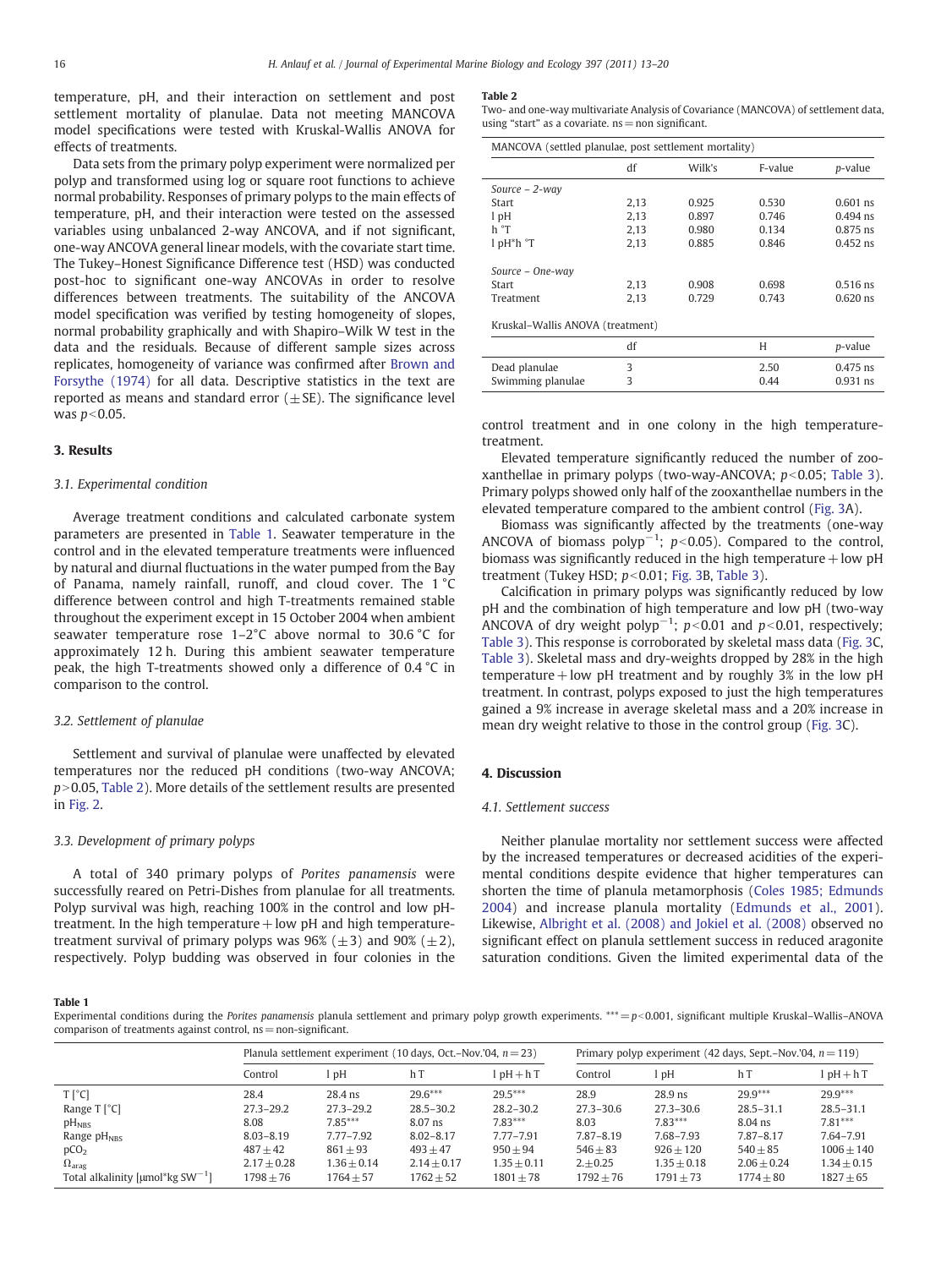<span id="page-4-0"></span>

Fig. 2. Results of P. panamensis planula settlement experiment after 10 days at ambient conditions (control), low pH (l pH), elevated temperature (h T), and the combination of both (l pH+h T), showing percent planulae settled, swimming, dead and those found dead after settlement — post settlement mortality (p.s.m.). Means  $\pm$  SE shown; replicates of settlement chambers per treatment was 5, except in the high T+low pH-treatment with only 4 replicates.

effects of climate change on the survival of coral planulae and indications that planulae can attach to substrata even in highly acidified seawater ([Edmondson, 1946\)](#page-6-0), brooded planulae may therefore be resilient to the acidic oceans predicted for the future. However, how ocean acidification and sea warming might affect survival, settlement and the inoculation with zooxanthellae of planulae from broadcast spawning coral remains an important field of future research.

# 4.2. Development of primary polyps

Juvenile corals may be more susceptible to elevated temperatures than adults ([Edmunds, 2004\)](#page-6-0), and although higher temperatures did not significantly increase mortality in P. panamensis, a loss of zooxanthellae in the primary polyps was common when exposed to just a one degree rise in temperature. Seasonal fluctuations in temperature are also known to reduce the number of zooxanthellae in the coral tissue [\(Fitt et al., 2000](#page-6-0)). Moreover, corals like P. panamensis that live in upwelling environments such as the Bay of Panama could be more sensitive to elevated tem-

#### Table 3

Statistical results (two- and one-way ANCOVA) of Porites panamensis primary polyp growth variables "start" as covariate. ANCOVA assumption of homogeneity of slopes among groups is given next to each variable. (<sup>a</sup>square root and <sup>b</sup>log-transformed data).  $* = p < 0.05$ ,  $* = p < 0.01$ , ns = non significant effect.

| Variable                        | Source two-way          | df    | <b>MS</b> | F     | <i>p</i> -value |
|---------------------------------|-------------------------|-------|-----------|-------|-----------------|
| Zoox. $polyp^{-1a}$             | Start                   | 1,54  | 124.7     | 0.37  | $0.548$ ns      |
| $(F_{1.56} = 0.67, p = 0.416)$  | $1$ pH                  | 1, 54 | 281.7     | 0.83  | $0.367$ ns      |
|                                 | h T                     | 1,54  | 1559.7    | 4.58  | $0.037*$        |
|                                 | $l$ pH $\times$ h T     | 1,54  | 735.2     | 2.16  | $0.146$ ns      |
| Biomass $polyp^{-1a}$           | <b>Start</b>            | 1,54  | 0.166     | 0.17  | $0.681$ ns      |
| $(F_{1.57} = 0.01, p = 0.921)$  | $1$ pH                  | 1, 54 | 2.878     | 2.96  | $0.091$ ns      |
|                                 | h T                     | 1, 54 | 3.469     | 3.56  | $0.064$ ns      |
|                                 | $l$ pH $\times$ h T     | 1, 54 | 0.045     | 0.05  | $0.831$ ns      |
|                                 | Source one-way<br>Start | 1,54  | 0.166     | 0.17  | $0.681$ ns      |
|                                 | Treatment               | 3, 54 | 3.791     | 3.89  | $0.014*$        |
|                                 | Source two-way          |       |           |       |                 |
| Skeletal mass <sup>b</sup>      | Start                   | 1, 53 | 0.014     | 0.37  | $0.545$ ns      |
| $(F_{1.56} = 1.88, p = 0.176)$  | $1$ pH                  | 1, 53 | 0.218     | 5.59  | $0.022*$        |
|                                 | h T                     | 1,53  | 0.023     | 0.59  | $0.447$ ns      |
|                                 | $l$ pH $\times$ h T     | 1,53  | 0.159     | 4.09  | $0.048*$        |
|                                 | Source two-way          |       |           |       |                 |
| Dryweight                       | Start                   | 1,97  | 31        | 0.02  | 0.881 ns        |
| $(F_{1,101} = 0.10, p = 0.747)$ | $1$ pH                  | 1,97  | 14,487    | 10.58 | $0.002**$       |
|                                 | h T                     | 1.97  | 193       | 0.14  | $0.708$ ns      |
|                                 | $l$ pH $\times$ h T     | 1,97  | 10,616    | 7.76  | $0.006***$      |



Fig. 3. Results of Porites panamensis primary polyp experiment after 42 days at ambient conditions (control), low pH, elevated temperature, and the interacting term; A) zooxanthellae per polyp; B) biomass; C) skeletal mass and dry weight; Error bars  $=$  $\pm$  SE shown; \*p<0.5, \*\*p<0.01 show significant effect of single treatment factors or the combination by 2-way ANCOVA;  $ns = non-significant$ ; same letters show of non significant difference (Tukey HSD-test);  $n=$  number of samples per 5 replicates in each treatment.

peratures because the mean annual temperature they experience is lower than those from non-upwelling environments and the host and zooxanthellae may have limited genetic diversity ([Hueerkamp et al.,](#page-6-0) [2001; D'Croz and Maté, 2004](#page-6-0)). Accordingly, the thermal bleaching threshold for primary polyps might be below that reported (30–31 °C) for most adult coral species in the eastern Pacific [\(Glynn and D'Croz,](#page-6-0) [1990; Glynn and Colgan, 1992; Podestá and Glynn, 1997; D'Croz et al.,](#page-6-0) [2001; Hueerkamp et al., 2001](#page-6-0)).

Low pH by itself was not found to act as a bleaching agent cor-roborating data by [Anthony et al. \(2008\)](#page-5-0). In fact, high temperature  $+$ low pH resulted in greater zooxanthellae numbers compared to the high temperature only treatment. Likewise, [Reynaud et al. \(2003\)](#page-7-0) found that zooxanthellae densities in adult Stylophora pistillata increased with exposure to elevated  $pCO<sub>2</sub>$  under low irradiance levels, a response that could be related to the reported higher availability of nutrients to zooxanthellae when pH is lowered ([Fitt et al., 1995](#page-6-0)).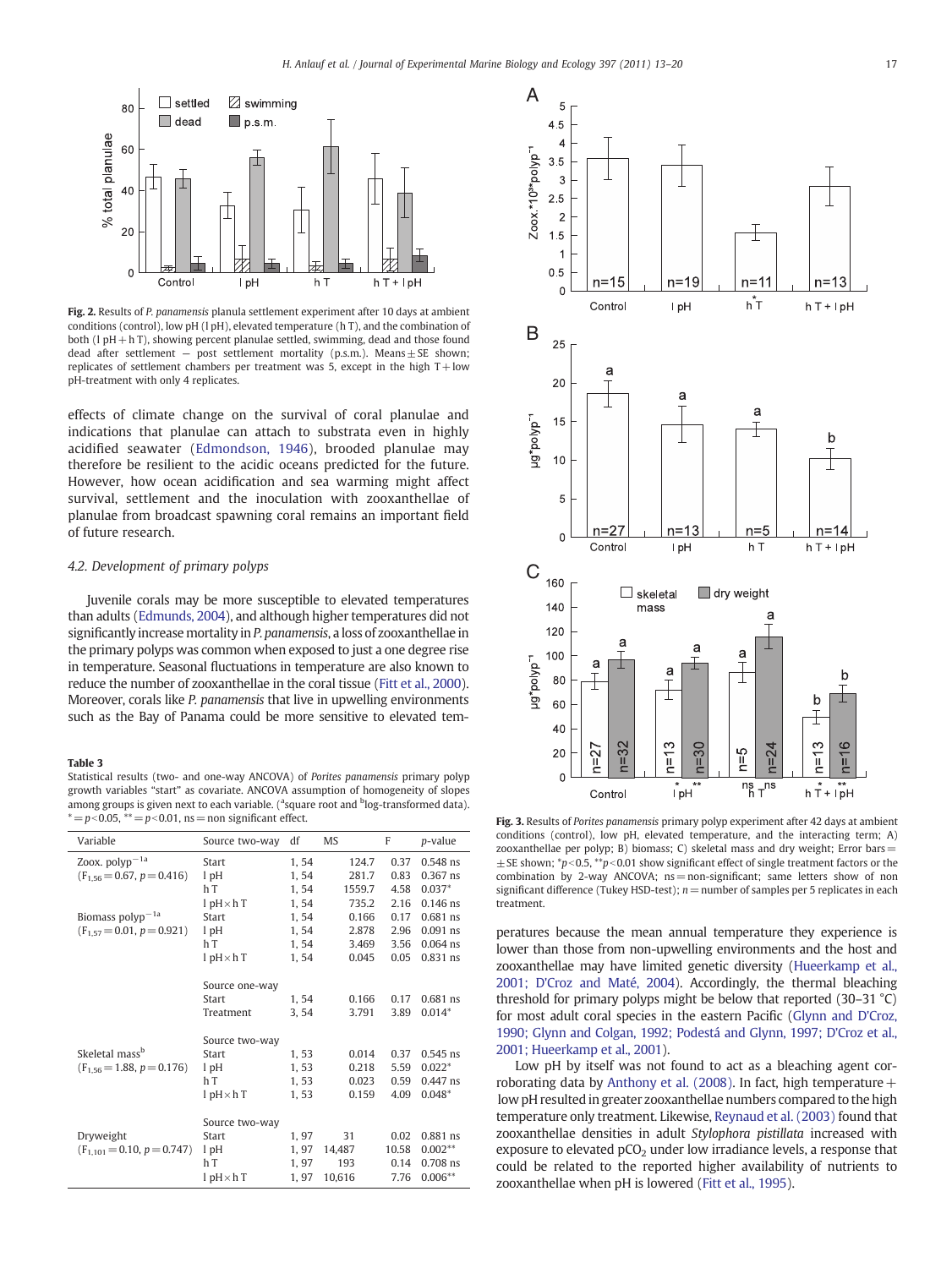<span id="page-5-0"></span>Significantly reduced primary polyp biomass under combined higher temperature and reduced pH suggests that polyps insufficiently fix carbon under such conditions, even though zooxanthella numbers did not decline as much as in the higher temperature but normal pH-treatment. Polyp biomass in adult corals has been suggested to track seasonal fluctuations in temperature, falling under higher temperatures due to the associated increase in metabolic rate [\(Fitt](#page-6-0) [et al., 2000](#page-6-0)). However, net productivity was observed to decrease in adult corals under higher temperatures and elevated  $pCO<sub>2</sub>$  by both [Crawley et al. \(2010\) and Anthony et al. \(2008\).](#page-6-0) The cumulative increase in metabolism of primary polyps in the high temperature and low pH could be associated with the additional energy required to drive proton pumps to maintain sufficient pH-levels in the calcifying space [\(Cohen](#page-6-0) [et al., 2009\)](#page-6-0) or alternatively, an inefficiency of photosynthesis [\(Buxton](#page-6-0) [et al., 2009\)](#page-6-0) and more severe photorespiration compared to low pH and subsaturated light conditions [\(Crawley et al., 2010\)](#page-6-0). A speculative conclusion is that combined high temperatures and low pHs reduce biomass because of the reduction of phosphoglycolate phosphatase and resulting increase in the inhibition of carbon fixation via phosphogly-colate in the Calvin cycle (c.f. [Crawley et al., 2010](#page-6-0)). Further work is clearly required to elucidate the underlying mechanisms, but reduced biomass in primary polyps could possibly reflect the alteration of the assimilation of carbon and higher energy demands when both temperature and  $CO<sub>2</sub>$  are elevated.

### 4.3. Calcification in primary polyps

The water of the Bay of Panama is naturally of a lower pH compared to the open ocean because seasonal upwelling brings  $CO<sub>2</sub>$ enriched deep water to the surface ([Manzello et al., 2008; D'Croz and](#page-6-0) [O'Dea, 2007](#page-6-0)). Thus, the only 3% reduction in calcification observed in the low pH-treatment [\(Fig. 3](#page-4-0)C) could indicate that the primary polyps of P. panamensis from the Bay of Panama posses an inherent tolerance to reduced pH. In order to clarify this hypothesis, calcification in genetically-distinct corals from non-upwelling environments could be assessed, as was done with respect to differential responses to temperature [\(D'Croz and Maté, 2004](#page-6-0)).

Naturally reduced pH conditions in the Bay of Panama are never coupled with an increase in seawater temperature because the  $CO<sub>2</sub>$ enriched water originates from below the thermocline. This may help explain the striking ~30% decline in calcification when low pH was combined with elevated temperature [\(Fig. 3C](#page-4-0)). Nonetheless, these results mirror data obtained from adult corals. Under elevated  $pCO<sub>2</sub>$ Stylophora pistillata showed normal growth rates ([Gattuso et al.,](#page-6-0) [1998\)](#page-6-0), but under a combination of increased  $pCO<sub>2</sub>$  and elevated temperatures it showed a reduction in calcification of 50% [\(Reynaud](#page-7-0) [et al., 2003\)](#page-7-0). Similarly, adult Acropora intermedia revealed a reduction in calcification when exposed to both increased seawater acidification (pH 7.6–7.7) and elevated temperature (Anthony et al. 2008).

On the other hand, the growth-rate of juvenile P. astreoides decreased between 45 and 56% when pH was lowered by just 0.07 units without invoking increasing temperatures (Albright et al., 2008). Likewise, [Cohen et al. \(2009\)](#page-6-0) reported reduced skeletal growth of the cross-sectional area in newly-reared primary polyps of Favia fragum under lowered aragonite saturation and calculated a nearly 80% decrease in the precipitated aragonite. These strong reductions of calcification without invoking increasing temperature, in contrast to our findings, can be explained by the exposure of planulae to lowered seawater aragonite saturation states during settlement and secretion of the primary corallite ([Cohen et al. 2009](#page-6-0)). This suggests that the planulae may be highly susceptible to the effects of seawater acidification during the period of early calcification in metamorphosis. We suggest that the decline in calcification rates found by [Cohen et al.](#page-6-0) [2009 and Albright et al. 2008](#page-6-0) were greater compared to our experiment because our treatment exposures did not cover the initial calcification period.

Calcification in corals is known to be enhanced with increasing temperatures ([Clausen and Roth, 1975; Reynaud-Vaganay et al., 1999;](#page-6-0) [Lough and Barnes, 2000; Bessat and Buigues, 2001](#page-6-0)) up to an optimum temperature of ~27 °C [\(Clausen and Roth, 1975; Marshall and Clode,](#page-6-0) [2004; Cooper et al., 2008\)](#page-6-0). Over 27 °C calcification rates tend to decrease ([Cooper et al., 2008; Tanzil et al., 2009](#page-6-0)), but dry-weight data that reveal increased calcification at higher temperatures in the primary polyps of P. panamensis [\(Fig. 3](#page-4-0)C) suggest that this may not be the case in all corals.

# 4.4. Implications for the future of reefs

Reflecting on the results of our experimental data may help make predictions about how P. panamensis will respond to the warmer and more acidic conditions that are predicted for the future of tropical oceans for the latter half of this century. Our data suggest that the survival and successful settlement of planulae will not be appreciably reduced, and primary polyps will be able to develop and survive remarkably well under the low pH-values that are predicted. However, growth rate and biomass of polyps will be severely adversely affected, especially when acidification is combined with increased mean water temperatures. Inhibited growth in early life stages will have important consequences for the ability of corals to survive, compete and reproduce.

Repeating this study on a wide range of common and rare taxa is required to make reliable predictions about the future of entire coral communities and reefs in general. However, if the profoundly impeded development of early colony growth observed here is widespread amongst reef building taxa, it is likely to have very serious implications for the restoration of reefs if other stressors are not curbed. For example, reduced fitness in corals like P. panamensis could make the benthic community structure of reefs more susceptible to competition from macroalgae whose growth is, somewhat paradoxically, predicted to accelerate in a high  $CO<sub>2</sub>$  world ([Pittcock, 1999](#page-6-0)).

More optimistically, the resilience of planulae to predicted climatic conditions suggests that healthy coral reefs should be able to regenerate naturally after catastrophic events (such as ENSO induced coral bleaching), if source populations can provide planulae in sufficient quantity and local stressors such as over-fishing, pollution and habitat destruction are controlled. This should be the case even in reefs that are exceptionally discontinuous, such as those across the Tropical Eastern Pacific.

#### Acknowledgements

This project was funded by the German Academic Exchange Service and the Smithsonian Tropical Research Institute (STRI). Funding to O'Dea was provided by a STRI Tupper Fellowship. STRI also provided facilities and logistic support. Autoridad Nacional del Medio Ambiente (ANAM) granted permission for coral research in Panama. The support in experimental setup, field assistance, discussion, and enduring motivation of Bodo von Bodungen, Carlos Vega, Juan Del Rosario, John Cristy, Alexandra Amat and Carmen Schloeder are all greatly appreciated. We are also grateful to Rebecca Klaus, Christian Wild and the anonymous reviewers for their constructive criticism of the manuscript. [SS]

#### References

- Albright, R., Mason, B., Langdon, C., 2008. Effect of aragonite saturation state on settlement and post-settlement growth of Porites astreoides larvae. Coral Reefs 27, 485–490.
- Anthony, K.N., Kline, D.I., Diaz-Pulido, G., Dove, S., Hoegh-Guldberg, O., 2008. Ocean acidification causes bleaching and productivity loss in coral reef builders. Proc. Natl Acad. Sci. USA 105, 17442–17446.
- Arthur, R., Done, T.J., Marsh, H., 2005. Benthic recovery four years after an El-Ninoinduced coral mass mortality in the Lakshadweep atolls. Curr. Sci. 89, 694–698.
- Babcock, R.C., Davies, P., 1991. Effects of sedimentation on settlement of Acropora millepora. Coral Reefs 9, 205–208.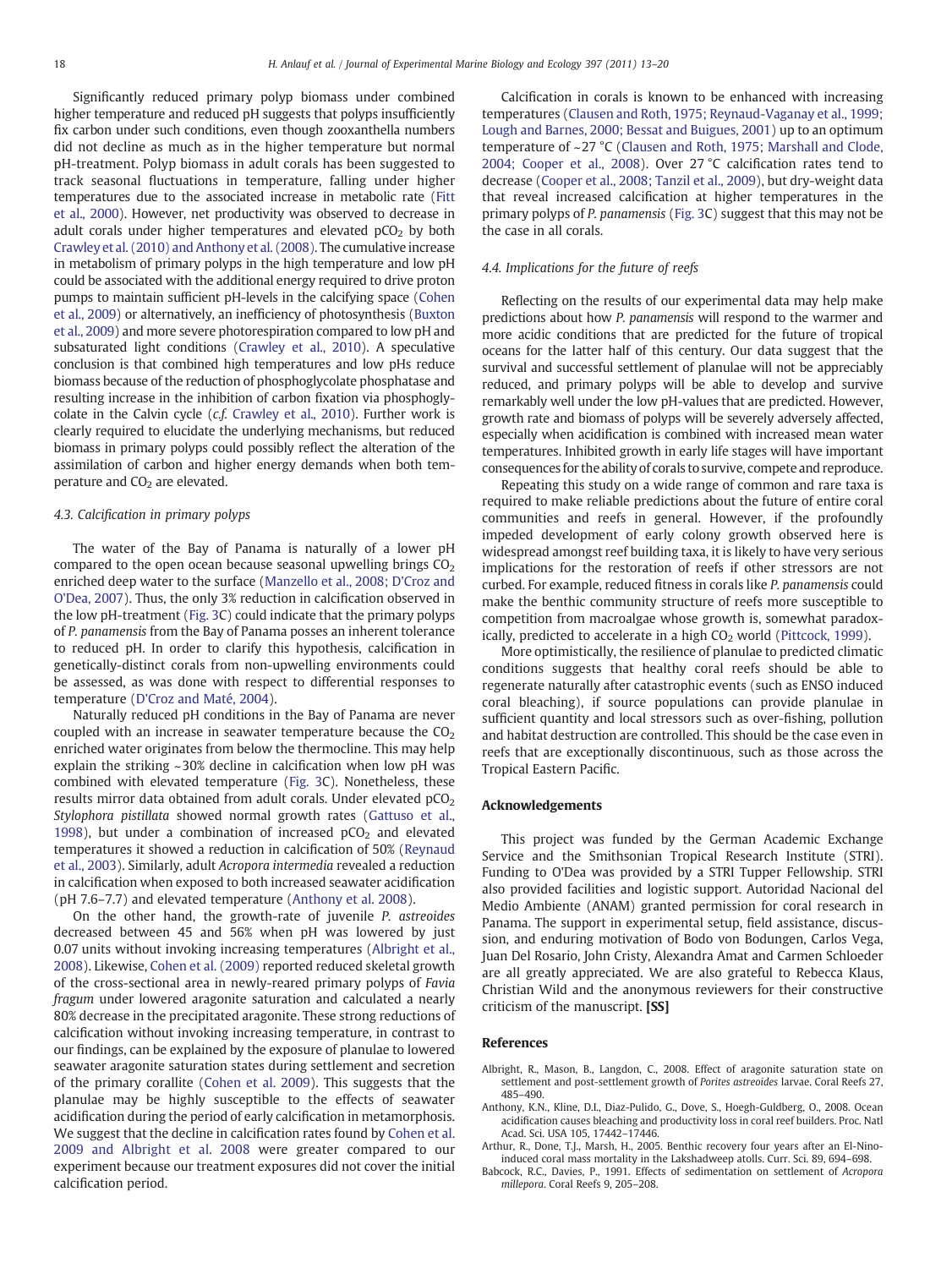- <span id="page-6-0"></span>Babcock, R., Mundy, C., 1996. Coral recruitment: consequences of settlement choice for early growth and survivorship in two scleractinians. J. Exp. Mar. Biol. Ecol. 206, 179–201.
- Bassim, K.M., Sammarco, P.W., 2003. Effects of temperature and ammonium on larval development and survivorship in a scleractinian coral (Diploria strigosa). Mar. Biol. 142, 241–252.
- Bessat, F., Buigues, D., 2001. Two centuries of variation in coral growth in a massive Porites colony from Moorea (French Polynesia): a response of ocean–atmosphere variability from south central Pacific. Palaeogeogr. Palaeoclimatol. Palaeoecol. 175, 381–392.
- Brewer, P.G., 1997. Ocean chemistry of the fossil fuel  $CO<sub>2</sub>$  signal: the haline signal of "business as usual". Geophys. Res. Lett. 24, 1367–1369.
- Brown, M.B., Forsythe, A.B., 1974. Robust tests for the equality of variances. J. Am. Stat. Assoc. 69, 264–267.
- Buddemeier, R., Kleypas, J., Aronson, R.B., 2004. Coral reefs and climate change: potential contributions of climate change to stresses on coral reef ecosystems. PEW Center on Global Climate Change.
- Buxton, L., Badger, M., Ralph, P., 2009. Effects of moderate heat stress and dissolved inorganic carbon concentrations on photosynthesis and respiration of Sympiodinium sp. (Dinophyceae) in culture and in symbiosis. J. Phycol. 45, 357–365.
- Caldeira, K., Wickett, M.E., 2003. Oceanography: anthropogenic carbon and ocean pH. Nature 425, 365.
- Caldeira, K., Wickett, M.E., 2005. Ocean model predictions of chemistry changes from carbon dioxide emissions to the atmosphere and ocean. J. Geophys. Res. 110, C09S04.
- Canadell, G., Le Quéré, C., Raupach, M.R., Field, C.B., Buitenhuis, E.T., Ciais, P., Conway, T.J., Gillett, T.J., Houghtan, R.A., Marland, G., 2007. Contributions to accelerating atmospheric CO<sub>2</sub> growth from economic activity, carbon intensity, and efficiency of natural sinks. Proc. Natl Acad. Sci. USA 104, 18866–18870.
- Clausen, C.D., Roth, A.A., 1975. Effect of temperature and temperature adaptation on calcification rate in the hermatypic coral Pocillopora damicornis. Mar. Biol. 33, 93–100.
- Cohen, A.L., McCorkle, D.C., de Putron, S., Gaetani, G.A., Rose, K.A., 2009. Morphological and compositional changes in the skeletons of new coral recruits reared in acidified seawater: insights into the biomineralization response to ocean acidification. Geochem. Geophys. Geosyst. 10, Q07005.
- Coles, S.L., 1985. The effects of elevated temperature on reef coral planula settlement as related to power station entrainment. Proc. 5th Int. Coral Reef Congr. 4, pp. 171–176.
- Cooper, T.F., De'ath, G., Fabricius, K.E., Lough, J.M., 2008. Declining coral calcification in massive Porites in two nearshore regions of the northern Great Barrier Reef. Glob. Change Biol. 14, 529–538.
- Crawley, A., Kline, D., Dunn, S., Anthony, K., Dove, S., 2010. The effects of ocean acidification on symbiont photorespiration and productivity in Acropora formosa. Glob. Change Biol. 15, 851–863.
- D'Croz, L., Maté, J.L., 2004. Experimental responses to elevated water temperature in genotypes of the reef coral Pocillopora damicornis from upwelling and nonupwelling environments in Panama. Coral Reefs 23, 473–483.
- D'Croz, L., O'Dea, A., 2007. Variability in upwelling along the Pacific shelf of Panama and implications for the distribution of nutrients and chlorophyll. Est. Coast. Sh. Sci. 73, 325–340.
- D'Croz, L., Maté, J.L., Oke, J.E., 2001. Responses to elevated sea water temperature and UV radiation in the coral Porites lobata from upwelling and non-upwelling environments on the pacific coast of Panama. Bull. Mar. Sci. 69, 203–214.
- De'ath, G., Lough, J.M., Fabricius, K.E., 2009. Declining coral calcification on the Great Barrier Reef. Science 323, 116–119.
- Dickson, A.G., 1990. Standard potential of the reaction: AgCl(s) +  $1/2$  H<sub>2</sub>(g) = Ag(s) + HCl(aq), and the standard acidity constant of the HSO $_4^-$  in synthetic seawater from 273.15 to 318.15 K. J. Chem. Thermodyn. 22, 113–127.
- Dove, S.G., Hoegh-Guldberg, O., 2006. The cell physiology of coral bleaching. In: Phinney, J.T., Skirving, W., Kleypas, J., Hoegh-Guldberg, O. (Eds.), Coral Reefs and Climate Change: Science and Management. American Geophysical Union, Washington, D.C., pp. 55–71.
- Edmondson, C.H., 1946. Behavior of coral planulae under altered saline and thermal conditions. Bernice P. Bishop Mus. Occ. Pap. 18, 283–304.
- Edmunds, P.J., 2004. Juvenile coral population dynamics track rising seawater temperature on a Caribbean reef. Mar. Ecol. Prog. Ser. 269, 111–119.
- Edmunds, P.J., 2007. Evidence for a decadal-scale decline in the growth rates of juvenile scleractinian corals. Mar. Ecol. Prog. Ser. 341, 1–13.
- Edmunds, P., Gates, R., Gleason, D., 2001. The biology of larvae from the reef coral Porites astreoides, and their response to temperature disturbances. Mar. Biol. 139, 981–989.
- Fan, T.Y., Li, J.J., Ie, S.X., Fang, L.S., 2002. Lunar periodicity of larval release by pocilloporid corals in Southern Taiwan. Zool. Stud. 41, 288–294.
- Feely, R.A., Sabine, C.L., Lee, K., Berelson, W., Kleypas, J., Fabry, V.J., Millero, F.J., 2004. Impact of anthropogenic  $CO<sub>2</sub>$  on the CaCO<sub>3</sub> system in the oceans. Science 305, 362–366.
- Fischer, H., Wahlen, M., Smith, J., Mastroianni, D., Deck, B., 1999. Ice core records of atmospheric CO<sub>2</sub> around the last three glacial terminations. Science 283, 1712–1714.
- Fitt, W.K., Rees, A.V., Yellowlees, D., 1995. Relationship between pH and the availability of dissolved inorganic nitrogen in the zooxanthella-giant clam symbiosis. Limnol. Oceanogr. 40, 976–982.
- Fitt, W.K., McFarland, F.K., Warner, M.E., Chicolat, G.C., 2000. Seasonal patterns of tissue biomass and densities of symbiotic dinoflagellates in reef corals and relation to coral bleaching. Limnol. Oceanogr. 45, 677–685.
- Gattuso, J.P., Frankignoulle, M., Bourge, I., Romaine, S., Buddemeier, R.W., 1998. Effect of calcium carbonate saturation of seawater on coral calcification. Glob. Planet. Change 18, 37–46.
- Gleason, D.F., Edmunds, P.J., Gates, R.D., 2005. Ultraviolet radiation effects on the behavior and recruitment of larvae from the reef coral Porites astreoides. Mar. Biol. 227, 503–512.
- Glynn, P.W., 1993. Coral reef bleaching: ecological perspectives. Coral Reefs 12, 1–17. Glynn, P.W., Ault, J.S., 2000. A biogeographic analysis and review of the far eastern
- Pacific coral reef region. Coral Reefs 19, 1–23. Glynn, P.W., Colgan, M.W., 1992. Sporadic disturbances in fluctuating coral reef
- environments: El Niño and coral reef development in the eastern Pacific. Am. Zool. 32, 707–718.
- Glynn, P.W., D'Croz, L., 1990. Experimental evidence for high temperature stress as the cause of El Niño — coincident coral mortality. Coral Reefs 8, 181–191.
- Glynn, P.W., Cortés, J., Guzmán, H.M., Richmond, R.H., 1988. El Niño (1982–83) associated coral mortality and relationship to sea surface temperature deviations in the tropical eastern Pacific. Proc. 6th Int'l. Coral Reef Symp. 3, pp. 237–243.
- Glynn, P.W., Colley, S.B., Eakin, C.M., Smith, D.B., Cortes, J., Gassman, N.J., Guzman, H.M., Delrosario, J.B., Feingold, J.S., 1994. Reef coral reproduction in the eastern Pacific — Costa-Rica, Panama, and Galapagos-Islands (Ecuador). 2. Poritidae. Mar. Biol. 118, 191–208.
- Glynn, P.W., Mate, J.L., Baker, A.C., Calderon, M.O., 2001. Coral bleaching and mortality in Panama and Ecuador during the 1997–1998 El Nino-Southern Oscillation event: spatial/temporal patterns and comparisons with the 1982–1983 event. Bull. Mar. Sci. 69, 79–109.
- Grasshoff, K., Kremling, K., 1998. Methods of Seawater Analysis. Wiley-VCH, Weinheim.
- Halfar, J., Godinez-Otra, L., Riegl, B., Valdez-Holguin, J.E., Borges, J.M., 2005. Living on the edge: high-latitude Porites carbonate production under temperate eutrophic conditions. Coral Reefs 24, 582–592.
- Haugan, P.M., Drange, H., 1996. Effects of  $CO<sub>2</sub>$  on the ocean environment. Energy Convers. Manage. 37, 1019–1022.
- Hoegh-Guldberg, O., 1999. Climate change, coral bleaching and the future of the world's coral reefs. Mar. Freshw. Res. 50, 839–866.
- Holme, N.A., McIntyre, A.D., 1984. Methods for the study of marine benthos, 2nd edition. : IBP Handbook, 16. Blackwell Sci, Oxford.
- Hueerkamp, C., Glynn, P.W., D'Croz, L., Mate, J.L., Colley, S.B., 2001. Bleaching and recovery of five eastern Pacific corals in an El Nino-related temperature experiment. Bull. Mar. Sci. 69, 215–236.
- Hughes, T.P., Tanner, J.E., 2000. Recruitment failure, life histories, and long-term decline of Caribbean corals. Ecology 81, 2250–2263.
- Jokiel, P.L., Rodgers, K.S., Kuffner, I.B., Anderson, A.J., Cox, A.J., Mckenzie, F.T., 2008. Ocean acidification and calcifying reef organisms: a mesocosm investigation. Coral Reefs 27, 473–483.
- Kuffner, I.B., 2001. Effects of ultraviolet (UV) radiation on larval settlement of the reef coral Pocillopora damicornis. Mar. Ecol. Prog. Ser. 217, 251–261.
- Langdon, C., Takahashi, Y., Marubini, F., Atkinson, M.J., Sweene, C., Aceves, H., Banett, H., Chipman, D., Godard, J., 2000. Effects of calcium carbonate saturation state on the calcification rate of an experimental coral reef. Glob. Biogeochem. Cycles 14, 639–654.
- Leclercq, N., Gattuso, J.P., Jaubert, J., 2002. Primary production, respiration, and calcification of a coral reef mesocosm under increased CO<sub>2</sub> partial pressure. Limnol. Oceanogr. 47, 558–564.
- Lewis, E., Wallace, D.W.R., 1998. Program Developed for  $CO<sub>2</sub>$  System Calculations, ORNL/CDIAC-105. Carbon Dioxide Information Analysis Centre, Oak Ridge National Laboratory, U.S. Department of Energy, Oak Ridge, TN.
- Lough, J.M., Barnes, D., 2000. Environmental controls on growth of the massive coral Porites. J. Exp. Mar. Biol. Ecol. 245, 225–243.
- Maida, M., Coll, J.C., Sammarco, P.W., 1994. Shedding new light on scleractinian coral recruitment. J. Exp. Mar. Biol. Ecol. 180, 189–202.
- Manzello, D.P., Kleypas, J.A., Budd, D.A., Eakin, C.M., Glynn, P.W., Langdon, C., 2008. Poorly cemented coral reefs of the eastern tropical Pacific: possible insights into the reef development in a high-CO<sub>2</sub> world. Proc. Natl Acad. Sci. USA 105, 10450–10455.
- Marshall, A.T., Clode, P., 2004. Effects of calcium free and low calcium artificial seawater. Coral Reefs 23, 277–280.
- Marubini, F., Barnett, H., Langdon, C., 2001. Interaction of light and carbonate ion on calcification of the heramtypic coral Porites compressa. Mar. Ecol. Prog. Ser. 220, 153–162.
- McClanahan, T.R., 2000. Bleaching damage and recovery potential of Maldivian Coral Reefs. Mar. Poll. Bull. 40, 587–597.
- Mehrbach, C., Culberson, C.H., Hawley, J.E., Pytkowicz, R.M., 1973. Measurement of the apparent dissociation constants of carbonic acid in seawater at atmospheric pressure. Limnol. Oceanogr. 18, 897–907.
- Orr, J.C., Fabry, V.J., Aumont, O., Bopp, L., Doney, S.C., Feely, R.A., Gnanadesikan, A., Gruber, N., Ishida, A., Joos, F., Key, R.M., Lindsay, K., Maier-Reimer, E., Matear, R., Monfray, P., Mouchet, A., Najjar, R.G., Plattner, G.-K., Rodgers, K.B., Sabine, C.L., Sarmiento, J.L., Schlitzer, R., Slater, R.D., Totterdell, I.J., Weirig, M.-F., Yamanaka, Y., Yool, A., 2005. Anthropogenic ocean acidification over the twenty-first century and its impact on calcifying organisms. Nature 437, 681–686.
- Peng, T.H., Takahashi, T., Brocker, W.S., Olafsson, J., 1987. Variability of ocean dioxide, nutrients and oxygen in the northern North Atlantic surface water: observation and model. Tellus 39, 439–458.
- Pittcock, A.B., 1999. Coral reefs and environmental change: adaptation to what? Am. Zool. 39, 10–29.
- Podestá, G.P., Glynn, P.W., 1997. Sea surface temperature variability in Panama and Galapagos: extreme temperatures causing coral bleaching. J. Geophys. Res. 102, 15749–15759.
- Putnam, H.M., Edmunds, P.J., Fan, T.-Y., 2008. Effect of temperature on the settlement choice and photophysiology of larvae from the reef coral Stylophora pistillata. Biol. Bull. 215, 135–142.